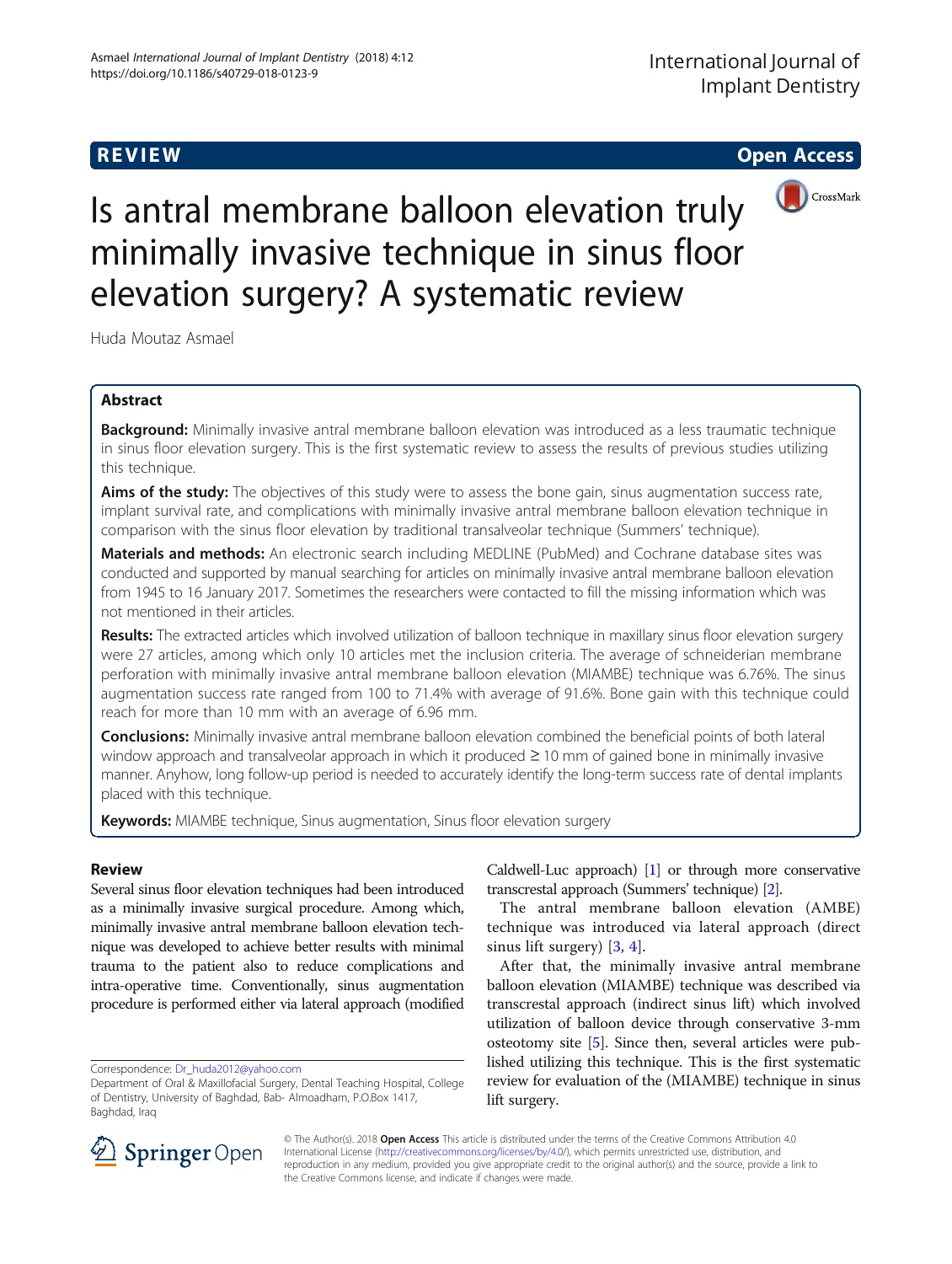# Question in focus

Is the MIAMBE effective in the terms of sinus augmentation success rate, survival rate of dental implants, bone gain, and complication rate compared with the conventional sinus floor elevation by transalveolar technique (Summers' technique)?

# Materials and methods

# Search strategies

This study was executed following the PRISMA criteria for the systematic review. An electronic search including MEDLINE (PubMed) and Cochrane database sites was conducted and supported by manual searching for targeted articles through the related journals and web sites from 1945 to 16 January 2017.

# Inclusion criteria

- 1. Prospective, retrospective studies and randomized clinical trials.
- 2. Articles published in English language only.
- 3. Human studies.
- 4. Healthy patients without systemic or local disease that may affect the maxillary sinus health or the sinus lift procedure outcome.
- 5. Studies which included at least six patients.
- 6. Sinus floor elevation via the transcrestal approach only (indirect sinus lift).
- 7. Follow-up period of at least 6 months.

### Exclusion criteria

- 1. Case reports and studies which included less than six patients.
- 2. Studies published in other language than English.
- 3. Experimental (animal studies).
- 4. Sinus floor elevation via lateral approach.
- 5. Maxillary sinus pathology or presence of sinus septa.
- 6. Studies with follow up period of less than 6 months.

# The process of extracting articles

The following keywords were involved in the electronic search:

MAILLARY SINUS AUMENATION, SINUS LIFT, INDIRECT SINUS LIFT, ANTRAL MEMEMBRANE ELEVATION, MINIMALLY INVASIVE ANTRAL BALLOON ELEVATION, ATROPHIC MAXILLA, SINUS FLOOR ELEVATION, SINUS MEMBRANE ELEVATION

The results (abstracts and articles) were reviewed twice by the same author at different time intervals. Hand searching for the full-text articles bibliographies of the selected studies was established. Sometimes the researchers were contacted to fill the missing information which was not mentioned in

their articles or for more explanation about their results. The search process was demonstrated in (Fig. [1](#page-2-0)).

# Results

The total electronic search results were 5395 articles. The reviewed articles were 400, and the extracted articles which involved utilization of balloon technique in the maxillary sinus floor elevation surgery were 27 articles. Siventen articles were excluded from this study [\[6](#page-6-0)–[20](#page-7-0)] and only 10 articles met the inclusion criteria.

The results of the selected studies were categorized to assess the success rate of sinus augmentation by MIAMBE technique, to report the perforation rate of schneiderian membrane and to identify the rate of complications associated with MIAMBE technique as shown in Table [1.](#page-3-0) The survival rate and failure rates of dental implants placed in the augmented maxillary sinus were calculated for the selected studies and registered in Table [2](#page-5-0). The average of schneiderian membrane perforation was calculated for the ten extracted studies utilizing MIAMBE technique, and it was 6.76%. The sinus augmentation success rate reported ranged from 100 to 71.4% with an average of 91.6%. The average of implant survival rate in these studies was 96.62%. Regarding the grafting material, synthetic bone graft was utilized in five studies. Four studies used a mixture of autogenous and synthetic bone graft while one study utilized allogeneic cancellous bone graft. PRF (platelets rich fibrin) mixed with either autogenous or synthetic bone graft was used in the five studies.

# **Discussion**

Sinus floor elevation surgery with balloon is said to be a minimally invasive technique [\[5\]](#page-6-0), but to date, no systematic review was made to clearly present the study results, authors experience, and surgical outcomes. Results of studies that utilized MIAMBE technique could be discussed under these highlighted points.

# Maxillary sinus entry and elevation of sinus membrane

There are two critical points in sinus floor elevation surgery which include entry to the sinus and elevation of schneiderian membrane. Several atraumatic techniques had been developed to make transalveolar approach more predictable among which minimally invasive methods introduced like MIMBE technique [[5](#page-6-0)], novel drills, and reamers to aid in atraumatic entry to the sinus [\[21](#page-7-0)]. Also, the Jeder-System which utilize hydraulic pressure had been introduced with predictable results [[22\]](#page-7-0). Anyhow, the outcomes of these techniques need to be compared to reach to a reliable clue about the most effective method in sinus lift surgery.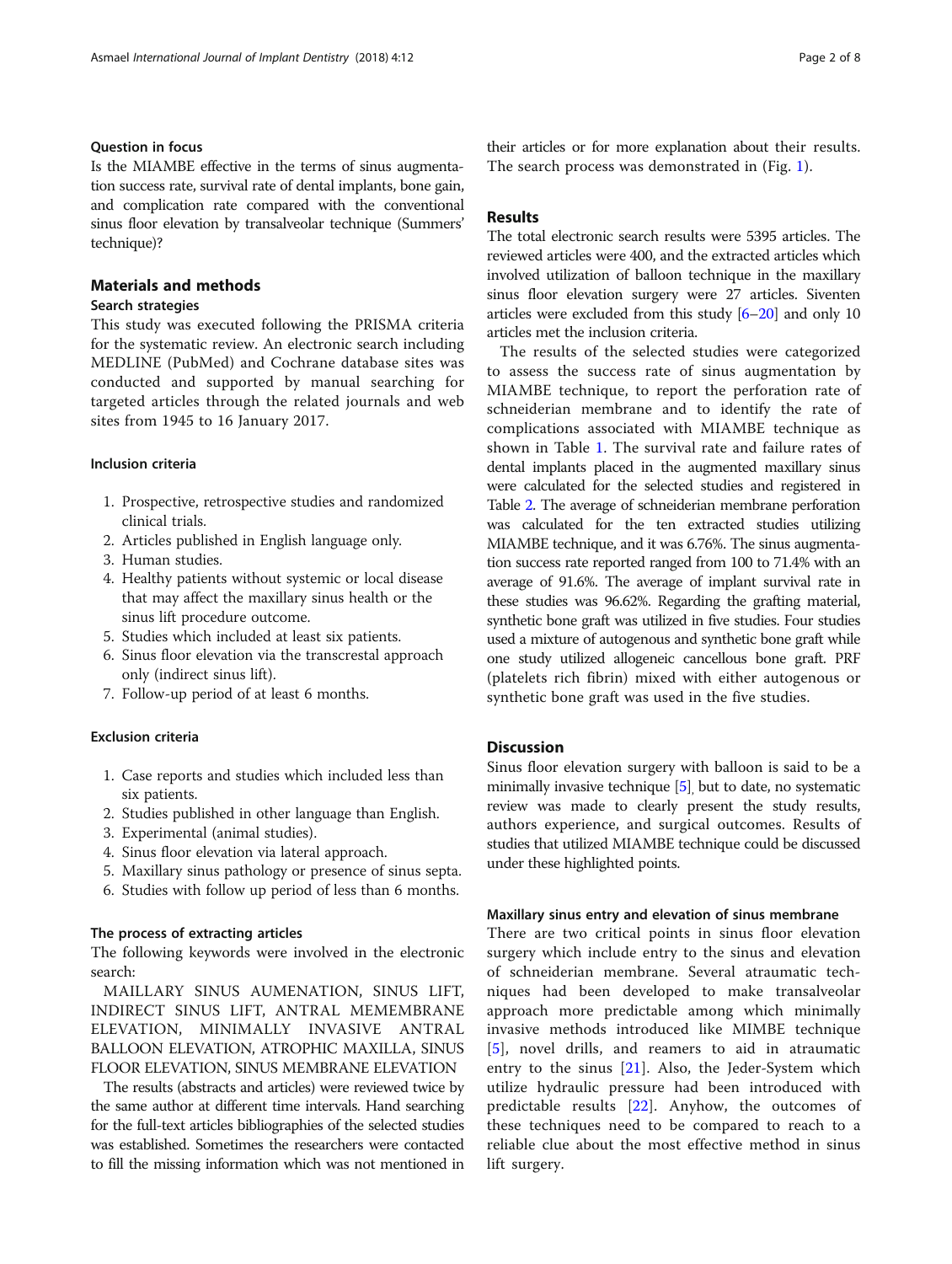<span id="page-2-0"></span>

# Sinus augmentation and bone gain

The success of sinus augmentation procedure with MIAMBE technique was ranged from 100 to 71.4% with an average of 91.6% in these studies. Bone gain with MIAMBE technique could reach for more than 10 mm, it ranged from 3 to 10.8 mm with an average of 6.96 mm. It should be mentioned that some articles failed to report the gained bone in details.

The traditional procedure (Summers' technique) had a limitation of allowing for only a minimal amount of bone gain which is 3–4 mm. While sinus floor elevation surgery via lateral approach produced a huge elevation  $\geq$  10 mm [\[23](#page-7-0)], it is considered as an invasive technique.

# Implants survival rates

Implant survival rate associated with MIAMBE technique was ranged from 90 to 100% with an average of 96.62% as

shown in Table [2.](#page-5-0) On the other hand, systematic reviews have evaluated the implant survival rate after osteotomemediated sinus floor elevation surgery which shows an implant survival rate higher than 90% [\[24](#page-7-0)–[26\]](#page-7-0). In most of MIAMBE studies, dental implant failure occurred early during the first 6 months after operation, some authors mentioned the cause for implant failure which was associated with infection, and others did not addressed the cause.

# Surgical complications

# Intra-operative complications

The most common intra-operative complication associated with sinus lift procedure was sinus membrane tear [\[27](#page-7-0)]. The rate of schneiderian membrane perforation with MIAMBE technique was ranged from 0 to 21.32% with an average of 6.76%. This rate was similar to the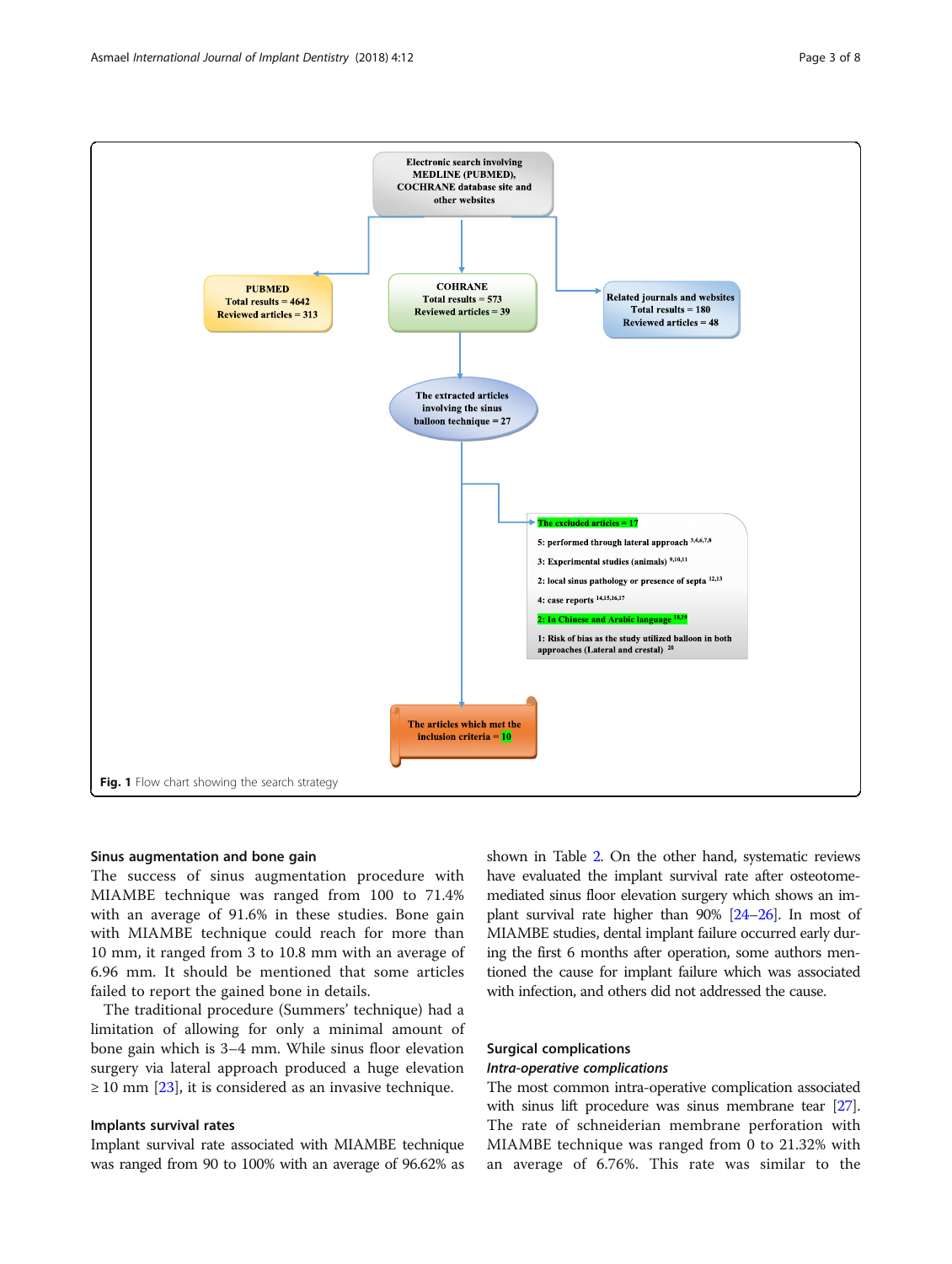<span id="page-3-0"></span>

|                                  |                 |                      |                  |                            | Table 1 Descriptive statistics demonstrate patient characteristics and outcomes of MIAMBE technique in the selected studies |                              |                                      |                                 |                         |                              |                                                                                         |                         |                                                 |                                                                                                                                |                                        |
|----------------------------------|-----------------|----------------------|------------------|----------------------------|-----------------------------------------------------------------------------------------------------------------------------|------------------------------|--------------------------------------|---------------------------------|-------------------------|------------------------------|-----------------------------------------------------------------------------------------|-------------------------|-------------------------------------------------|--------------------------------------------------------------------------------------------------------------------------------|----------------------------------------|
| Study                            | Patients        |                      | (years)<br>Age   | N of sinus<br>augmentation | success rate %<br>augmentation<br>Sinus                                                                                     | Baseline<br>height<br>bone   | $\left( m m \right)$<br>Bone<br>qain | membrane<br>elevation<br>Antral | height<br>bone<br>Total | balloon<br>volume<br>Inflate | Type of<br>graft                                                                        | perforation<br>Membrane | perforation<br>membrane<br>Test for             | Complications                                                                                                                  | period after<br>Follow-up<br>operation |
|                                  | $\mathbb Z$     | \<br>∕i              |                  |                            |                                                                                                                             | (mm)                         | Σ<br>$\propto$                       | (mm)                            | (mm)                    |                              |                                                                                         | PR %<br>$\overline{z}$  |                                                 |                                                                                                                                |                                        |
| Kfir et al. [5]                  | $\supseteq$     | $\lessapprox$        | $42 \pm 9$       | $\sum_{i=1}^{n}$           | 91.6                                                                                                                        | $\pm$ 1.4<br>3.7             | $\lessgtr$                           | $\geq$ 10                       | $10 - 17$               | 2.5 mL<br>$\vee$             | -Bi-Ostetic<br>-ABP<br>$-PRF$                                                           | 8.33                    | maneuver<br>Valsalva<br>Direct                  | membrane tear<br>balloon rupture<br>implant failed                                                                             | 23 months                              |
|                                  | $\supseteq$     | $\geqq$              |                  | $\lessgtr$                 | $\overline{100}$                                                                                                            | $3.5 \pm 1.3$                | $\sum_{i=1}^{n}$                     | $\frac{1}{2}$                   | $10 - 18$               |                              | bone graft<br>synthetic                                                                 | $\circ$<br>$\circ$      | visualization                                   | periprocedural<br>nosebleed<br>1 mild                                                                                          | 12 months                              |
| Kfir et al. [29]                 | 36              | $M = 18$<br>F: 18    | $42 \pm 9$       | δę                         | 97.2                                                                                                                        | $3.4 \pm 2.1$                | $\geqq$                              | $\frac{1}{2}$                   | $8 - 18$                | $\frac{5}{2}$                | bone graft<br>-Bi-Ostetic<br>Fisiograft<br>Synthetic<br>-ABP<br>−PRF<br>$\overline{9}$  | 2.77                    | maneuver<br>Valsalva                            | 1 membrane tear<br>2 implant failed                                                                                            | 6-8 months                             |
| Hu et al. [30]                   | $28$            | $M = 143$<br>F = 14  | $40.2 \pm 12.35$ | $^{28}$                    | 92.85                                                                                                                       | $4.92 \pm 1.24$              | $\gtrapprox$                         | Mean<br>$10.9 \pm 2.06$         | $\sum_{i=1}^{n}$        | $0.67 + 0.17$ mL             | -Bio-Oss<br>-PRF                                                                        | 7.14<br>$\sim$          | maneuver<br>Valsalva                            | 1 mild nosebleed<br>2 membrane tear<br>and the cases<br>after surgery<br>aborted                                               | 2.94 months.<br>$15.9 \pm$             |
| Kfir et al. [31]                 | 112             | $M = 50$<br>$F = 62$ | $44.1 \pm 2.9$   | $\sum_{i=1}^{n}$           | procedural success<br>100% secondary<br>procedural success<br>initial<br>97.3%                                              | $3.8 \pm 2.1$                | $\sum_{i=1}^{n}$                     | $\geq$ 10                       | $11 - 18$               | $\frac{5}{2}$                | bone graft<br><b>Synthetic</b><br><b>Fisiograft</b><br>$-ABP$<br>-PRF<br>$\overline{9}$ | 10.71<br>$\supseteq$    | visualization<br>maneuver<br>Valsalva<br>Direct | 3 membrane tear<br>9 micropuncture<br>1 infection and<br>oroantral fistula<br>procedures<br>4 weeks<br>and the<br>aborted<br>đ | 13 months                              |
| Mazor et al. [32]                | $\overline{20}$ | $\geqq$              | $37 - 72$        | $\overline{24}$            | 100                                                                                                                         | $2 - 6$                      | $\geqq$                              | $\equiv$                        | $\frac{5}{2}$           | $\sum_{\mathbf{Z}}$          | -Synthetic<br>substitute<br>bone<br>−PRF                                                | $\circ$<br>$\circ$      | visualization<br>maneuver<br>Valsalva<br>Direct | allergic to the<br>1 patient was<br>antibiotic                                                                                 | 18 months                              |
| Petruzzi<br>et al. [33]          | $\overline{Q}$  | $M = 16$<br>F = 24   | 41.5             | $\sum_{i=1}^{n}$           | $\geqq$                                                                                                                     | $\frac{8.00 \pm 2.19}{2.19}$ | 0.6                                  | $\leq 20$                       | $\pm$ 1.48<br>14.66     | $1 - m$                      | sulphate<br>Calcium<br>solution                                                         | 7.5<br>$\sim$           | Microscope<br>(KarlKaps)                        | icrolacerations<br>acrolaceration<br>4 hemifacial<br>edema<br>$\sum_{i=1}^{n}$<br>$\frac{2}{3}$ m                              | 1 year                                 |
| Diago et al. [34]<br>Peñarrocha- | $\circ$         | $M = 5$              | $27 - 51$        | 6                          | 100% for the<br>83.3% for the all 6<br>five cases<br>cases                                                                  | $2.1 - 4.1$                  | 87<br>$72 -$<br>10.8                 | $\sum_{i=1}^{n}$                | $\frac{11.5}{14.5}$     | $\frac{5}{2}$                | -BIO-OSS<br>bovine<br>grafts<br>bone<br>-ABP                                            | 16.66                   | endoscope<br>Pack Pal)<br>(Medi                 | 1 membrane tear<br>and case aborted                                                                                            | 1 year after<br>prosthetic<br>loading  |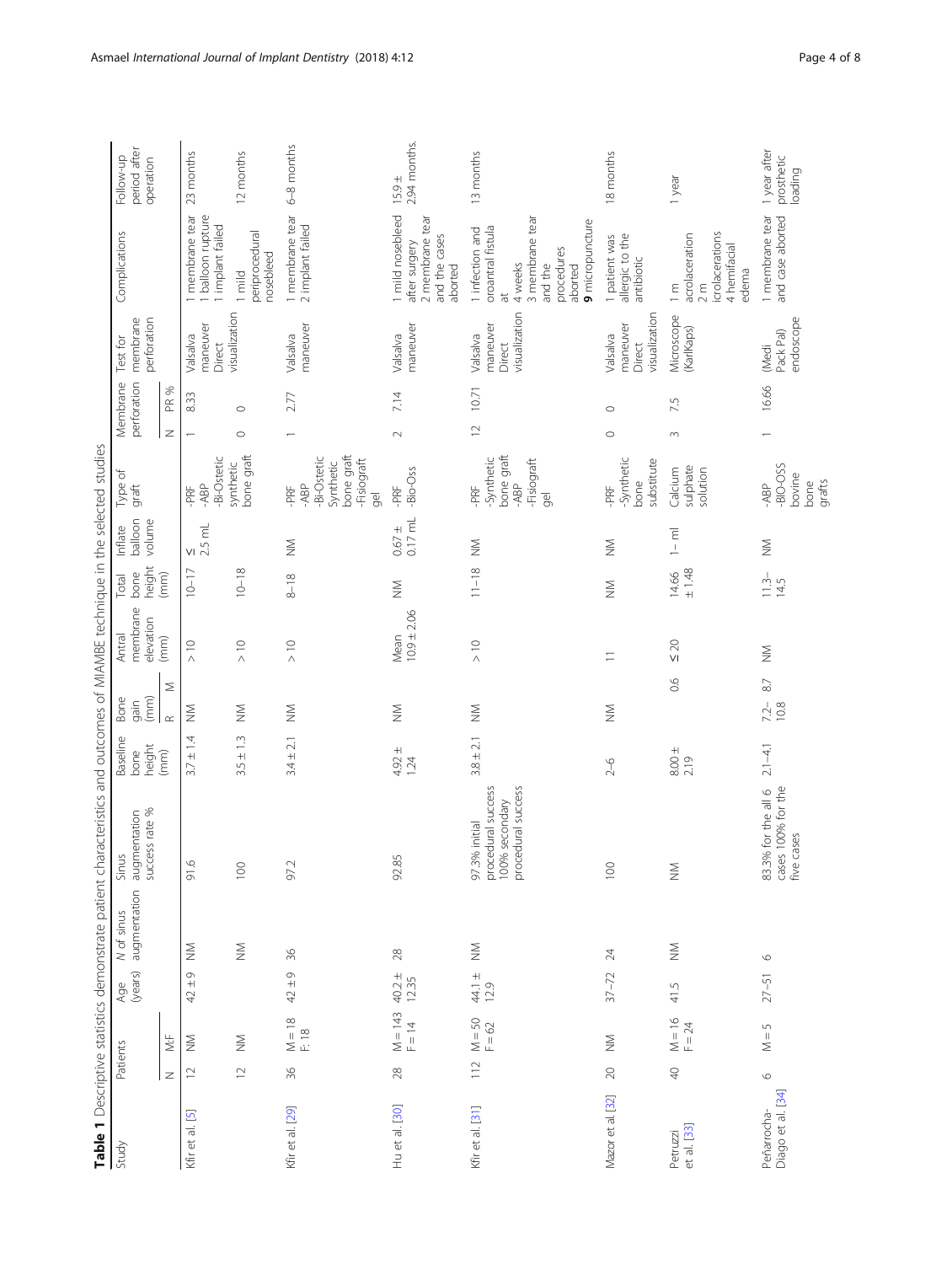|                                                |                |                    |              |                                                           | Table 1 Descriptive statistics demonstrate patient characteristics and outcomes of MIAMBE technique in the selected studies (Continued)                                                      |                            |                                   |                                 |                         |                                 |                                                                       |                      |                                                 |                                                                                                                                                                                                    |                                        |
|------------------------------------------------|----------------|--------------------|--------------|-----------------------------------------------------------|----------------------------------------------------------------------------------------------------------------------------------------------------------------------------------------------|----------------------------|-----------------------------------|---------------------------------|-------------------------|---------------------------------|-----------------------------------------------------------------------|----------------------|-------------------------------------------------|----------------------------------------------------------------------------------------------------------------------------------------------------------------------------------------------------|----------------------------------------|
| Study                                          |                | Patients           |              | Age M of sinus Sinus<br>(years) augmentation augmentation | success rate %                                                                                                                                                                               | Baseline<br>height<br>bone | Bone<br>(mm)<br>gain              | membrane<br>elevation<br>Antral | height<br>bone<br>Total | balloon<br>volume<br>Inflate    | Type of<br>graft                                                      | Membrane             | perforation membrane<br>perforation<br>Test for | Complications                                                                                                                                                                                      | period after<br>Follow-up<br>operation |
|                                                | Z              | √.⊧                |              |                                                           |                                                                                                                                                                                              | (mm)                       | Σ<br>$\alpha$                     | (mm)                            | (mm)                    |                                 |                                                                       | PR %<br>Z            |                                                 |                                                                                                                                                                                                    |                                        |
| Gonzalez et al.<br>[35]                        | $\overline{4}$ | $M = 7$<br>$F = 7$ | $\geqq$      | $\geqq$                                                   | 71.4                                                                                                                                                                                         | 52                         | 85                                | $\geqq$                         | $\frac{5}{2}$           | $\geqq$                         | BIO-OSS<br>bovine<br>grafts<br>bone                                   | 21.32<br>3           | microscope<br>operating<br>ξ                    | balloon breakage<br>showed marginal<br>Failure of four<br>periimplantitis<br>which treated<br>cases due to<br>$(21.32%)$ and<br>successfully<br>perforation<br>I implant<br>mucosa<br>$(7.14\%)$ . | 1 year                                 |
| Dhandapani<br>et al. [36]                      | Ò              | $\geqq$            | $25 - 60$ 10 |                                                           | $\overline{0}$                                                                                                                                                                               | $5 - 8$                    | 434<br>53<br>$\frac{1}{2}$        | $\frac{1}{2}$                   | $13.5 - 9$ 1 cc         |                                 | cancellous<br>allogeneic<br>bone and<br>Irradiated<br>marrow<br>graft | $\circ$<br>$\circ$   | $\geqq$                                         | No complications                                                                                                                                                                                   | 6 months                               |
| Asmael, and<br>Lateef [37]                     | $\frac{1}{2}$  | $M = 4$<br>ç.i     | $28 - 57$ 17 |                                                           | $\overline{0}$                                                                                                                                                                               | $2.3 - 7.8$                | 6.70<br>10.6<br>4.9               | $\geqq$                         | $-8.6$<br>17.2          | $1 \text{ }^{\circ}$<br>$0.5 -$ | (BTricalcium<br>bone grafts<br>Phosphate)<br>Particulate              | $\circ$<br>$\circ$   | Hydraulic<br>pressure<br>Direct<br>vi ion       | infraorbital<br>I mild nasal<br>ecchymosis<br>bleeding                                                                                                                                             | 1 year                                 |
| Total: Average<br>Total: Range                 |                |                    |              |                                                           | $91.6$<br>$100-71.4%$                                                                                                                                                                        |                            | 10.8 mm<br>6.968<br>$\frac{1}{2}$ |                                 |                         |                                 |                                                                       | $0 - 21.32%$<br>6.76 |                                                 |                                                                                                                                                                                                    |                                        |
| autogenous bone particles, PR perforation rate |                |                    |              |                                                           | MIAMBE minimally invasive antral membrane balloon elevation, N number, M not mentioned, M/F male: female numbers, M mean, R range, PRF platelets rich fibrin, PRP platelets rich plasma, ABP |                            |                                   |                                 |                         |                                 |                                                                       |                      |                                                 |                                                                                                                                                                                                    |                                        |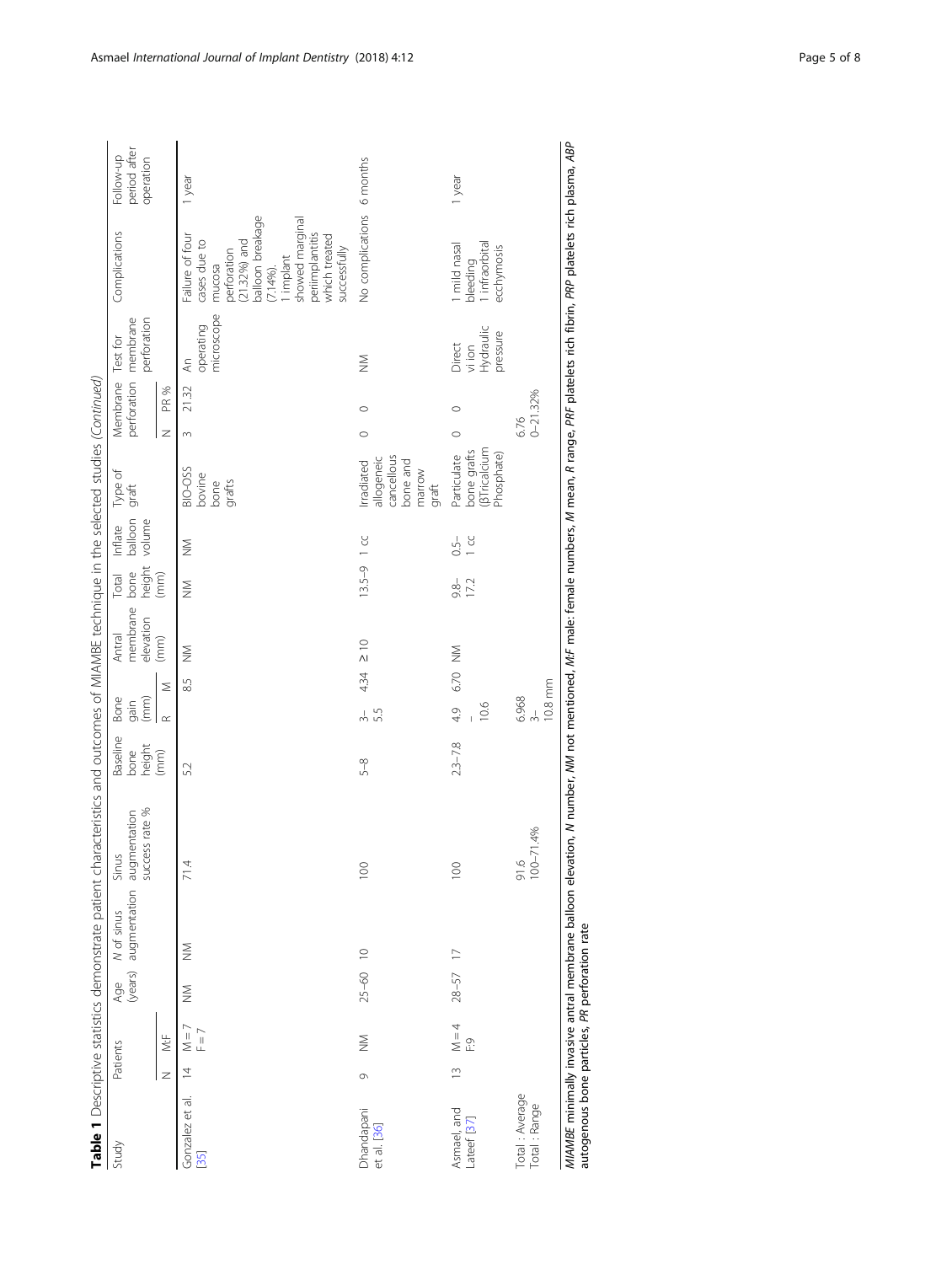<span id="page-5-0"></span>

| Table 2 Summary of the dental implants characteristics, survival rates, and failure rates with MIAMBE technique |                  |                                  |                                                                           |                             |                         |                           |                         |                                                     |                                       |                                      |
|-----------------------------------------------------------------------------------------------------------------|------------------|----------------------------------|---------------------------------------------------------------------------|-----------------------------|-------------------------|---------------------------|-------------------------|-----------------------------------------------------|---------------------------------------|--------------------------------------|
| Study                                                                                                           | patients<br>N of | bone height<br>Baseline          | Total N of<br>implants                                                    | survival rate %<br>Implants | N of failed<br>implants | Implant<br>failure rate % |                         | Implant lengths Implant diameters Timing of failure |                                       | Follow-up period<br>after operation  |
| Kfr et al. [5]                                                                                                  | $\overline{C}$   | $3.7 \pm 1.4 \, \text{mm}$       | $\begin{array}{c} \text{Mean} \pm \text{SD} \\ 2.08 \pm 0.51 \end{array}$ | $\geqq$                     |                         | $\geqq$                   | 13, 17.1 mm             | $3.75, 5$ mm                                        | 2 weeks after procedure               | 23 months                            |
|                                                                                                                 | $\overline{12}$  | $3.5 \pm 1.3$ mm<br>$Mean = 3.5$ | $Mean \pm SD$<br>$1.91 \pm 0.51$                                          | 8                           | $\circ$                 | $\circ$                   | 13, 17.1 mm             | $3.75, 5$ mm                                        |                                       | 12 months                            |
| Kfir et al. [29]                                                                                                | 36               | $3.4 \pm 2.1$ mm                 | 72                                                                        | 97.2                        |                         | 2.77                      | 13, 17.1 mm             | 3.75, 5 mm                                          | 1 and 3 weeks after<br>procedure      | 6-8 months                           |
| Hu et al. [30]                                                                                                  | 28               | $4.92 \pm 1.24$ mm               | 26                                                                        | 96.15                       |                         | 3.84                      | $\sum_{i=1}^{n}$        | 3.8, 5.0 mm                                         | 2 weeks after procedure               | $15.9 \pm 2.94$ months.              |
| Kfir et al. [31]                                                                                                | 112              | $3.8 \pm 2.1$ mm                 | 219                                                                       | 95                          | 11 FR = $5%$            | $\sqrt{2}$                | $13, 17.1$ mm           | 3.75, 5 mm                                          | At 6 months after procedure 13 months |                                      |
| Mazor et al. [32]                                                                                               | $\infty$         | $2-6$ mm                         | 37                                                                        | $\rm ^{\rm o}$              | $\circ$                 | $\circ$                   | 13 mm                   | 5mm                                                 |                                       | 18 months                            |
| Petruzzi et al. [33]                                                                                            | $\sqrt{4}$       | $8.00 \pm 2.19$ mm               | 56                                                                        | 8                           | $\circ$                 | ◠                         | 11.5, 13, 13, and 15 mm | 4.00, 6.50 mm                                       |                                       | 1 year                               |
| Peñarrocha-Diago<br>et al. [34]                                                                                 | $\circ$          | $2.1 - 4.1$ mm                   | $\circ$                                                                   | 8                           | $\circ$                 | $\circ$                   | 10, 11.5 mm             | 4.2, 5.2 mm                                         |                                       | prosthetic loading)<br>I year (after |
| Gonzalez et al.[35]                                                                                             | $\overline{4}$   | 5.2 mm                           |                                                                           | $\infty$                    |                         | $\supseteq$               | $13$ mm                 | $\geqq$                                             | 1 year                                | 1 year                               |
| Dhandapani et al.<br>[36]                                                                                       | Ò                | $5-8$ mm                         | $\geqq$                                                                   | $\geqq$                     | $\geqq$                 | $\sum_{i=1}^{n}$          | $\geq$                  | $\geq$                                              | $\geqq$                               | 6 months                             |
| Asmael and Lateef 13<br>37.                                                                                     |                  | $2.3 - 7.8$ mm                   | 23                                                                        | 91.30                       | $\sim$                  | 8.70                      | 10, 12 mm               | 4.2, 4.3, 4.8,<br>and 5 mm                          | At 1 and 6 months                     | 1 year                               |
| MIAMBE minimally invasive antral membrane balloon elevation, N number, NM not mentioned                         |                  |                                  |                                                                           |                             |                         |                           |                         |                                                     |                                       |                                      |

| ١<br>i                                                                                                            |
|-------------------------------------------------------------------------------------------------------------------|
| Ì                                                                                                                 |
| ļ                                                                                                                 |
|                                                                                                                   |
| 1                                                                                                                 |
|                                                                                                                   |
| Į<br>j                                                                                                            |
| ì<br>١                                                                                                            |
|                                                                                                                   |
|                                                                                                                   |
|                                                                                                                   |
| $-1.1$                                                                                                            |
|                                                                                                                   |
|                                                                                                                   |
|                                                                                                                   |
|                                                                                                                   |
|                                                                                                                   |
| J                                                                                                                 |
|                                                                                                                   |
| ׇ֚֬֓֡֡֡<br>j                                                                                                      |
|                                                                                                                   |
| 5<br>ì                                                                                                            |
| ļ                                                                                                                 |
| ¢<br>֧֦֧֢ׅ֖֖֖֖֖֧ׅ֖֧֧֚֚֚֚֚֚֚֚֚֚֚֚֚֚֚֚֚֚֚֚֚֚֬֬֝֓֡֡֓֬֞֝֓֞                                                            |
| ioc                                                                                                               |
| j<br>í                                                                                                            |
| $\frac{1}{2}$                                                                                                     |
|                                                                                                                   |
| $\frac{1}{2}$                                                                                                     |
|                                                                                                                   |
|                                                                                                                   |
| 5                                                                                                                 |
| こくし                                                                                                               |
| うり                                                                                                                |
|                                                                                                                   |
| . A is a check of the state of $\sim$                                                                             |
| りりり                                                                                                               |
|                                                                                                                   |
|                                                                                                                   |
| ֖֖֖֖֖֖֖֖ׅׅׅ֪֪ׅ֪֪֪֪֪֪֪֪֪֪֪ׅ֚֚֚֚֚֚֚֚֚֚֚֚֚֚֚֚֚֚֚֡֡֡֓֡֡֝֬֓֡֬֝֓֬֓֡֬֓֞֬֓֓֞֬֓֓֬֓֓֞֬֓֞֓֞֬֓֬֝֬<br>$\overline{\phantom{a}}$ |
| J                                                                                                                 |
| i<br>!<br>$\overline{ }$                                                                                          |
|                                                                                                                   |
| 3<br>1<br>¢                                                                                                       |
|                                                                                                                   |
| $\frac{1}{2}$                                                                                                     |
|                                                                                                                   |
| $2 + 2$<br>j                                                                                                      |
|                                                                                                                   |
| J                                                                                                                 |
| i<br>1                                                                                                            |
| l                                                                                                                 |
| ï                                                                                                                 |
|                                                                                                                   |
| $+$                                                                                                               |
| S                                                                                                                 |
| Ċ<br>֖֖ׅ֧ׅׅׅ֚֚֚֚֚֚֚֚֚֚֚֚֚֚֚֚֚֚֚֚֚֚֚֚֡֘֡֓֡֞֡֡֓֞֡֡֓֡֡֬                                                              |
|                                                                                                                   |
|                                                                                                                   |
|                                                                                                                   |
|                                                                                                                   |
| able 2 Summa                                                                                                      |
|                                                                                                                   |
|                                                                                                                   |
|                                                                                                                   |
| I                                                                                                                 |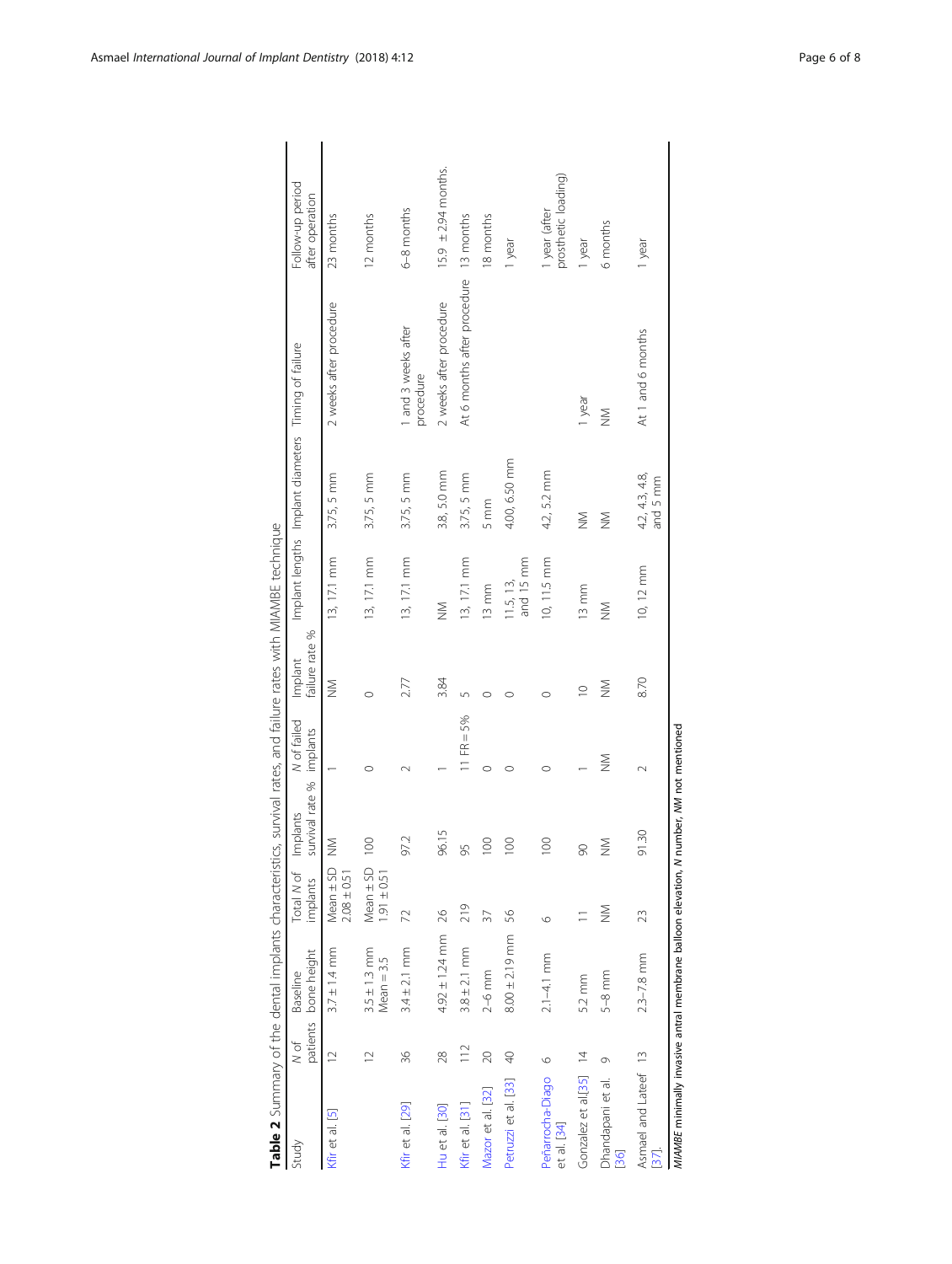<span id="page-6-0"></span>schneiderian membrane perforation rate (0–21.4%) which was reported in the systematic review of sinus floor elevation success via transalveolar approach by Tan [\[28](#page-7-0)].

In some of these studies, membrane perforation was treated successfully with collagen membrane and the procedure continued with successful MIAMBE technique; other studies aborted the procedure. Furthermore, some authors demonstrated the causes of sinus membrane perforation which could be due to the too rapidly inflated balloon, balloon rapture, and fracture of the sinus floor during the osteotome procedures. Anyhow, with minimally invasive methods, the accuracy in the diagnosis of sinus membrane perforation is difficult without the availability of endoscope. Therefore, the perforation rates in these studies should be interpreted carefully, and the tests utilized to detect the perforation should be addressed accurately Table [1.](#page-3-0) An important point to the surgeons who executed this procedure is to check for membrane integrity after each surgical step by endoscope, Valsalva maneuver, direct vision, and/or by aspiration with normal saline to accurately report the cause of perforation.

#### Post-operative complications

Complications registered with MIAMBE technique in these studies involved sinus membrane perforation, implant failure, infection, oroantral fistula, balloon rapture, mild self-limiting nose bleeding, and infra-orbital ecchymosis. All studies reported less post-operative pain, bleeding, and discomfort on the patient side. On the surgeon side, it offered short learning curve and less surgical time.

This systematic review detected several shortcomings in the studies utilized (MIAMBE technique), these include:

- One study was not critical in the presentation of its results and did not include the failed aborted cases in the total sinus augmentation success rate.
- Some studies failed to report the number of sinus augmentation procedures as it differed from the number of the patients enrolled in these studies.
- Some did not mention the cause of membrane perforation or implant failure.
- Some studies did not mentioned well-defined implant survival or success criteria according to which they depend in reporting the survival rate of implants.
- Lack of long follow-up period in most of these studies.
- Lack of randomized clinical trial (RCT) studies as shown in (Table [1\)](#page-3-0).

# Conclusion

MIAMBE technique is proved to be a minimally invasive procedure which is associated with low post-operative complications. The amount of gained bone with MIAMBE technique is predictable and comparable with the amount

of bone achieved with the more invasive lateral window technique. Anyhow, long follow-up period is needed to accurately identify the long-term success rate of dental implants placed with this technique.

#### Abbreviations

ABP: Autogenous bone particles; AMBE: Antral membrane balloon elevation; M: Mean; M:F: Male:female numbers; MIAMBE: Minimally invasive antral membrane balloon elevation; N: Number; NM: Not mentioned; PR: Perforation rate; PRF: Platelets rich fibrin; PRP: Platelets rich plasma; R: Range; RCT: Randomized clinical trial

#### Acknowledgements

I would like to kindly thank the authors of the original articles who responded instantly upon communication with them to complete the missing data or to clarify the unexplained points in their studies.

#### Funding

This research did not receive any funding from any funding resources.

#### Authors' contributions

HMA performed all the aspects of this research which involved writing the research and collecting, interpreting, and analyzing data.

#### Ethics approval and consent to participate

This is not applicable as this research was a systematic review of the previous studies utilizing the MIMBE technique in the sinus lift surgery.

#### Consent for publication

Not applicable.

#### Competing interests

Huda M Asmael declares that she had no competing interests.

#### Publisher's Note

Springer Nature remains neutral with regard to jurisdictional claims in published maps and institutional affiliations.

### Received: 13 July 2017 Accepted: 8 February 2018 Published online: 17 April 2018

#### References

- 1. Tatum H. Lecture presented to the Alabama Implant Congress 1976.
- 2. Summers RB. The osteotome technique: part 3—less invasive methods of elevating the sinus floor. Compendium (Newtown, Pa). 1994;15:698–700.
- 3. Muronoi M, Xu H, Shimizu Y, et al. Simplified procedure for augmentation of the sinus floor using a haemostatic nasal balloon. Br J Oral Maxillofac Surg. 2003;41:120–1.
- 4. Soltan M, Smiler DG. Antral membrane balloon elevation. J Oral Implantol. 2005;31:85–90.
- 5. Kfir E, Kfir V, Mijiritsky E, et al. Minimally invasive antral membrane balloon elevation followed by maxillary bone augmentation and implant fixation. J Oral Implantol. 2006;32:26–33.
- 6. Yukinobu F, Sennichi S, Kazuko K, et al. Evaluation of subantral membrane balloon elevation technique using cone-beam CT. J Gifu Dent Soc. 2009;36:100–4.
- 7. Elabbasy SE. Assessment of sinus floor elevation utilizing balloon lift technique with simultaneous implant placement: a clinical study 2010.
- 8. Rao GS, Reddy SK. Antral balloon sinus elevation and grafting prior to dental implant placement: review of 34 cases. Int J Oral Maxillofac Implants. 2014;29:414–8.
- 9. Stelzle F, Benner KU. Evaluation of different methods of indirect sinus floor elevation for elevation heights of 10 mm: an experimental ex vivo study. Clin Implant Dent Relat Res. 2011;13:124–33.
- 10. Chan HL, Oh TJ, Fu JH, et al. Sinus augmentation via transcrestal approach: a comparison between the balloon and osteotome technique in a cadaver study. Clin Oral Implants Res. 2013;24:985–90.
- 11. Stelzle F, Rohde M. Elevation forces and resilience of the sinus membrane during sinus floor elevation: preliminary measurements using a balloon method on ex vivo pig heads. Int J Oral Maxillofac Surg. 2014;29:550–7.